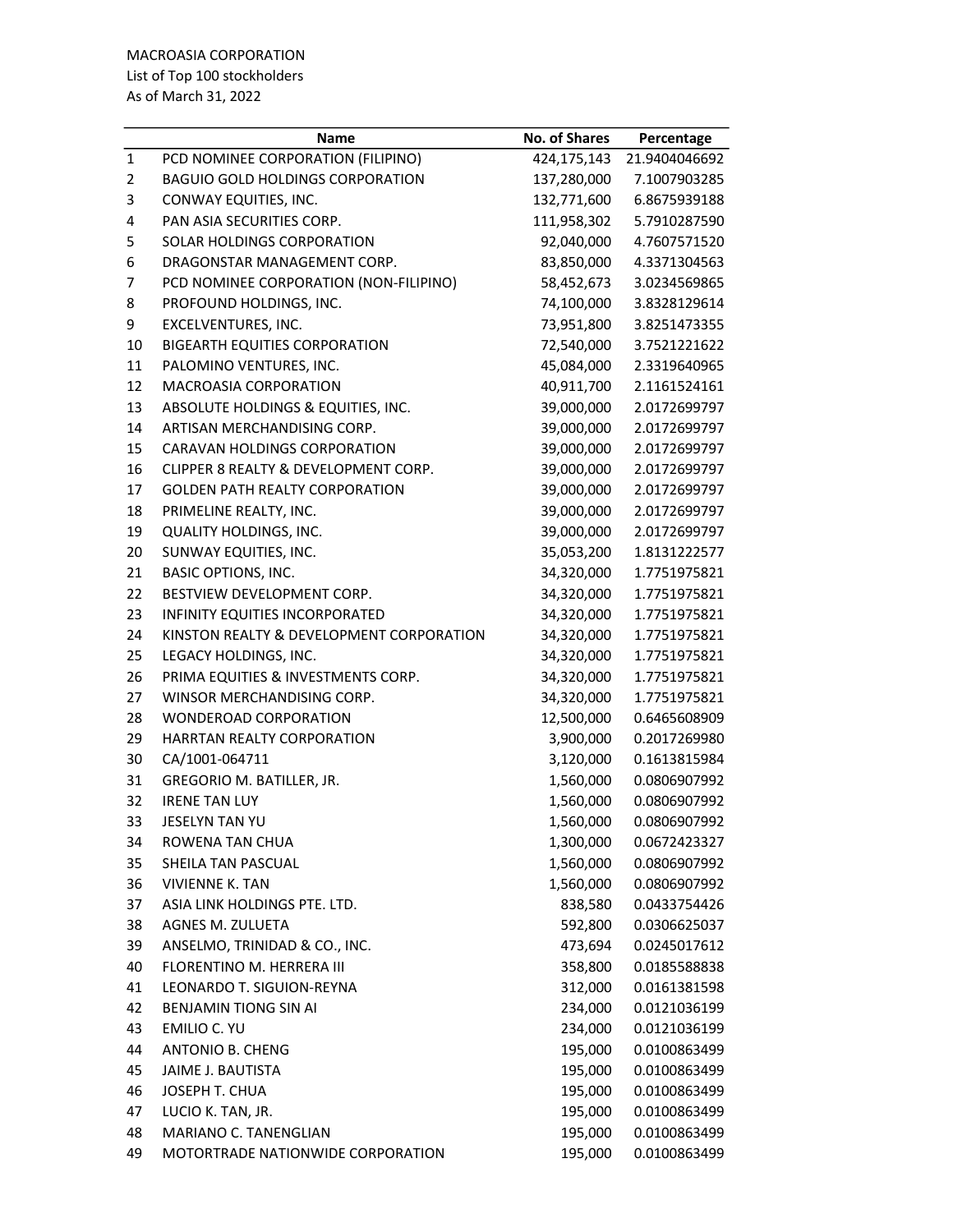|     | <b>Total</b>                             | 1,932,145,455 | 99.9399749421 |
|-----|------------------------------------------|---------------|---------------|
| 100 | R. C. LEE SECURITIES, INC.               | 17,316        | 0.0008956679  |
| 99  | H. E. BENNETT SECURITIES, INC.           | 17,680        | 0.0009144957  |
| 98  | R & L INVESTMENT, INC.                   | 17,877        | 0.0009246855  |
| 97  | RAYMUNDO R. VALENZUELA                   | 19,500        | 0.0010086350  |
| 96  | <b>OSCAR NG TAN</b>                      | 19,500        | 0.0010086350  |
| 95  | J.T. FLORES JR. & CO., INC.              | 19,562        | 0.0010118419  |
| 94  | ALFONSO UY                               | 20,841        | 0.0010779980  |
| 93  | DAVID GO SECURITIES CORP.                | 21,184        | 0.0010957397  |
| 92  | TIONG SECURITIES, INC.                   | 21,933        | 0.0011344816  |
| 91  | ASIAN APPRAISAL HOLDINGS, INC.           | 22,285        | 0.0011526888  |
| 90  | KENNETH C. ASUNCION A/C IASUKE01         | 23,400        | 0.0012103620  |
| 89  | ANSALDO, GODINEZ & CO., INC.             | 25,864        | 0.0013378121  |
| 88  | WEE AH KEE                               | 27,150        | 0.0014043303  |
| 87  | NENITA CHING                             | 28,080        | 0.0014524344  |
| 86  | SECURITIES SPECIALIST, INC.              | 30,763        | 0.0015912122  |
| 85  | LILY S. HO                               | 31,200        | 0.0016138160  |
| 84  | BA SECURITIES, INC.                      | 31,200        | 0.0016138160  |
| 83  | MARIANO YU & CO., INC.                   | 33,360        | 0.0017255417  |
| 82  | <b>ZENAID YAP GO</b>                     | 35,100        | 0.0018155430  |
| 81  | R. COYIUTO SECURITIES, INC.              | 35,175        | 0.0018194223  |
| 80  | G.D. TAN & CO., INC.                     | 35,232        | 0.0018223707  |
| 79  | EBC SECURITIES CORPORATION               | 37,050        | 0.0019164065  |
| 78  | E. SANTAMARIA & CO., INC.                | 38,906        | 0.0020124078  |
| 77  | MA. THERESA T. DEFENSOR A/C IDEFMA01     | 39,000        | 0.0020172700  |
| 76  | TEE LING KIAT &/OR LEE LIN HO            | 39,390        | 0.0020374427  |
| 75  | I. ACKERMAN & CO., INC.                  | 47,080        | 0.0024352069  |
| 74  | IMPERIAL, DE GUZMAN, ABALOS & CO., INC.  | 49,998        | 0.0025861401  |
| 73  | <b>GEORGE D. TAN</b>                     | 53,976        | 0.0027919017  |
| 72  | ONG SECURITIES CORPORATION               | 54,108        | 0.0027987293  |
| 71  | LO LAN YING                              | 73,320        | 0.0037924676  |
| 70  | ANTONIO S. DY (VSK-38)                   | 76,440        | 0.0039538492  |
| 69  | ANGEL DY                                 | 78,000        | 0.0040345400  |
| 68  | <b>BONIFACIO YAO</b>                     | 93,600        | 0.0048414480  |
| 67  | JOSEPH CHUA & CO., INC.                  | 108,357       | 0.0056047519  |
| 66  |                                          | 109,200       | 0.0056483559  |
| 65  | <b>EDUARDO TAN LUY</b><br>ANNIE CHU CHUA | 120,000       | 0.0062069846  |
| 64  | KYLE ELLIS CHEN TAN                      | 124,800       | 0.0064552639  |
|     | <b>GEORGE SYCIP</b>                      | 150,000       | 0.0077587307  |
| 63  |                                          |               |               |
| 62  | SAMUEL CANG UY                           | 156,000       | 0.0080690799  |
| 61  | MICHAEL G. TAN                           | 156,000       | 0.0080690799  |
| 60  | <b>MARIXI R. PRIETO</b>                  | 156,000       | 0.0080690799  |
| 59  | <b>LUCIO CHEN TAN III</b>                | 156,000       | 0.0080690799  |
| 58  | LUCIO C. TAN                             | 156,000       | 0.0080690799  |
| 57  | JOSEPH LIM A/C ILIMJS01                  | 156,000       | 0.0080690799  |
| 56  | <b>HECTOR FLORENTO</b>                   | 156,000       | 0.0080690799  |
| 55  | ENRIQUE M. ABOITIZ, JR.                  | 156,000       | 0.0080690799  |
| 54  | <b>CARMEN K. TAN</b>                     | 156,000       | 0.0080690799  |
| 53  | <b>BEN C. TIU</b>                        | 156,000       | 0.0080690799  |
| 52  | <b>CARLOS DYHONGPO</b>                   | 162,240       | 0.0083918431  |
| 51  | DIONISIO ONG                             | 174,096       | 0.0090050932  |
| 50  | LOZANO A. TAN                            | 179,400       | 0.0092794419  |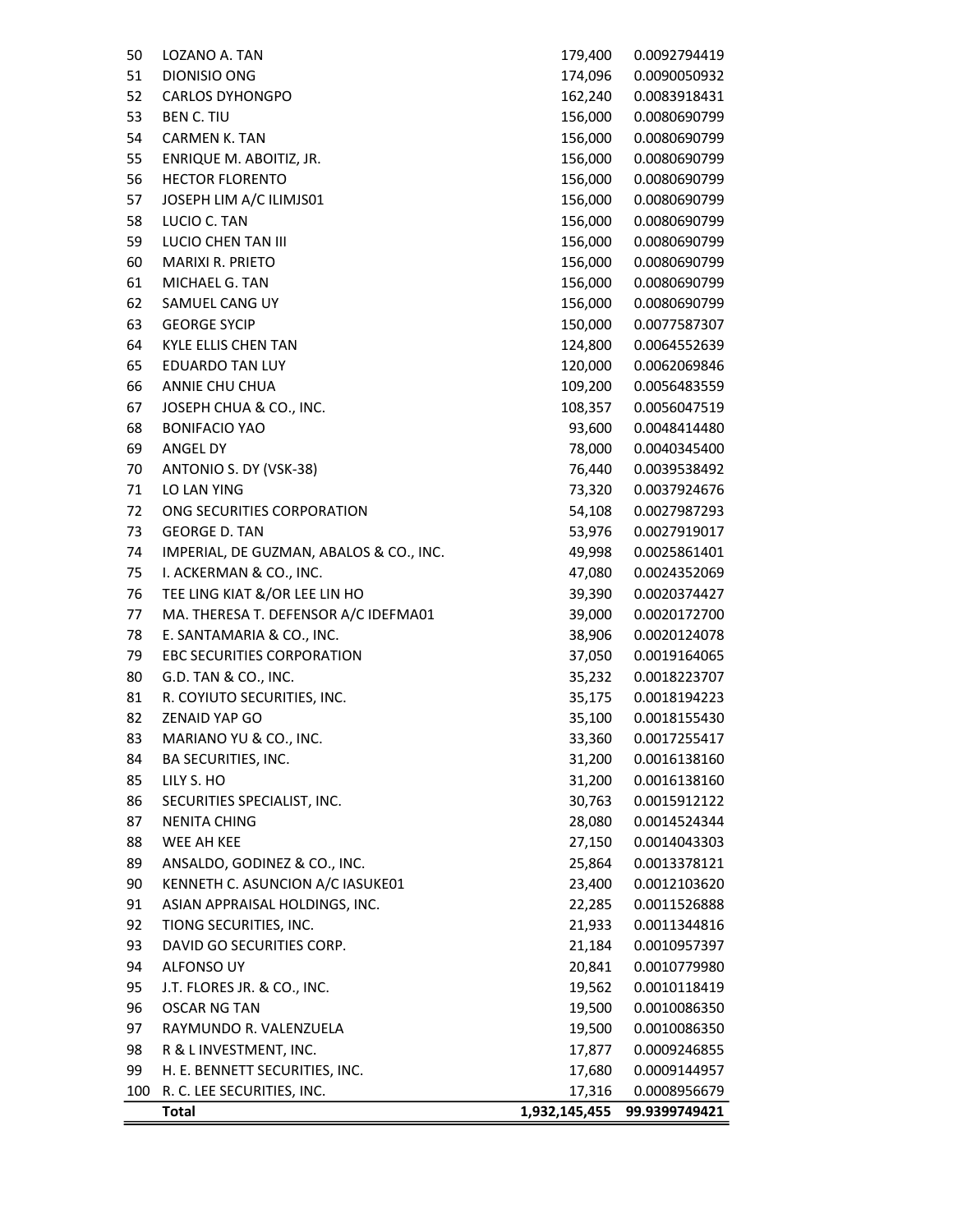## **OUTSTANDING BALANCES FOR A SPECIFIC COMPANY**

## Company Code - MAC000000000

| Business Date: March 31 2022                      |                 |
|---------------------------------------------------|-----------------|
| <b>BPNAME</b>                                     | <b>HOLDINGS</b> |
| UPCC SECURITIES CORP.                             | 107,320         |
| A & A SECURITIES, INC.                            | 142,360         |
| <b>ABACUS SECURITIES CORPORATION</b>              | 38,536,172      |
| PHILSTOCKS FINANCIAL INC                          | 4,200,495       |
| A. T. DE CASTRO SECURITIES CORP.                  | 150,000         |
| ALPHA SECURITIES CORP.                            | 511,000         |
| <b>BA SECURITIES, INC.</b>                        | 1,180,616       |
| AP SECURITIES INCORPORATED                        | 5,544,634       |
| ANSALDO, GODINEZ & CO., INC.                      | 1,296,342       |
| AB CAPITAL SECURITIES, INC.                       | 2,298,717       |
| SB EQUITIES,INC.                                  | 24,413,108      |
| ASIA PACIFIC CAPITAL EQUITIES & SECURITIES CORP.  | 15,600          |
| <b>ASIASEC EQUITIES, INC.</b>                     | 46,170          |
| <b>ASTRA SECURITIES CORPORATION</b>               | 5,491,810       |
| CHINA BANK SECURITIES CORPORATION                 | 1,571,500       |
| <b>BELSON SECURITIES, INC.</b>                    | 11,495,092      |
| BENJAMIN CO CA & CO., INC.                        | 19,110          |
| B. H. CHUA SECURITIES CORPORATION                 | 21,300          |
| JAKA SECURITIES CORP.                             | 34,620          |
| <b>BPI SECURITIES CORPORATION</b>                 | 22,059,389      |
| CAMPOS, LANUZA & COMPANY, INC.                    | 52,320          |
| SINCERE SECURITIES CORPORATION                    | 361,860         |
| CTS GLOBAL EQUITY GROUP, INC.                     | 1,438,860       |
| TRITON SECURITIES CORP.                           | 4,079,568       |
| <b>IGC SECURITIES INC.</b>                        | 31,668          |
| <b>CUALOPING SECURITIES CORPORATION</b>           | 780             |
| DAVID GO SECURITIES CORP.                         | 466,570         |
| DIVERSIFIED SECURITIES, INC.                      | 113,531         |
| E. CHUA CHIACO SECURITIES, INC.                   | 1,119,862       |
| EAST WEST CAPITAL CORPORATION                     | 1,390           |
| <b>EASTERN SECURITIES DEVELOPMENT CORPORATION</b> | 1,630,162       |
| EQUITIWORLD SECURITIES, INC.                      | 335,680         |
| EVERGREEN STOCK BROKERAGE & SEC., INC.            | 1,602,890       |
| FIRST ORIENT SECURITIES, INC.                     | 750,080         |
| FIRST INTEGRATED CAPITAL SECURITIES, INC.         | 1,128,000       |
| F. YAP SECURITIES, INC.                           | 710,307         |
| <b>AURORA SECURITIES, INC.</b>                    | 918,000         |
| <b>GLOBALINKS SECURITIES &amp; STOCKS, INC.</b>   | 455,410         |
| <b>JSG SECURITIES, INC.</b>                       | 391,250         |
| GOLDSTAR SECURITIES, INC.                         | 1,990,600       |
| <b>GUILD SECURITIES, INC.</b>                     | 8,415,064       |
| HDI SECURITIES, INC.                              | 2,026,800       |
|                                                   |                 |
| H. E. BENNETT SECURITIES, INC.                    | 28,876          |
| HK SECURITIES, INC.<br>I. ACKERMAN & CO., INC.    | 1,560           |
|                                                   | 8,938           |
| I. B. GIMENEZ SECURITIES, INC.                    | 453,580         |
| <b>INVESTORS SECURITIES, INC,</b>                 | 722,235         |
| IMPERIAL, DE GUZMAN, ABALOS & CO., INC.           | 56,510          |
| INTRA-INVEST SECURITIES, INC.                     | 6,600           |
| ASIAN CAPITAL EQUITIES, INC.                      | 10,920          |
| J.M. BARCELON & CO., INC.                         | 10,000          |
| VALUE QUEST SECURITIES CORPORATION                | 15,000          |
| STRATEGIC EQUITIES CORP.                          | 3,495,933       |
| LARRGO SECURITIES CO., INC.                       | 1,063,450       |
| LITONJUA SECURITIES, INC.                         | 1,300           |
| LOPEZ, LOCSIN, LEDESMA & CO., INC.                | 12,000          |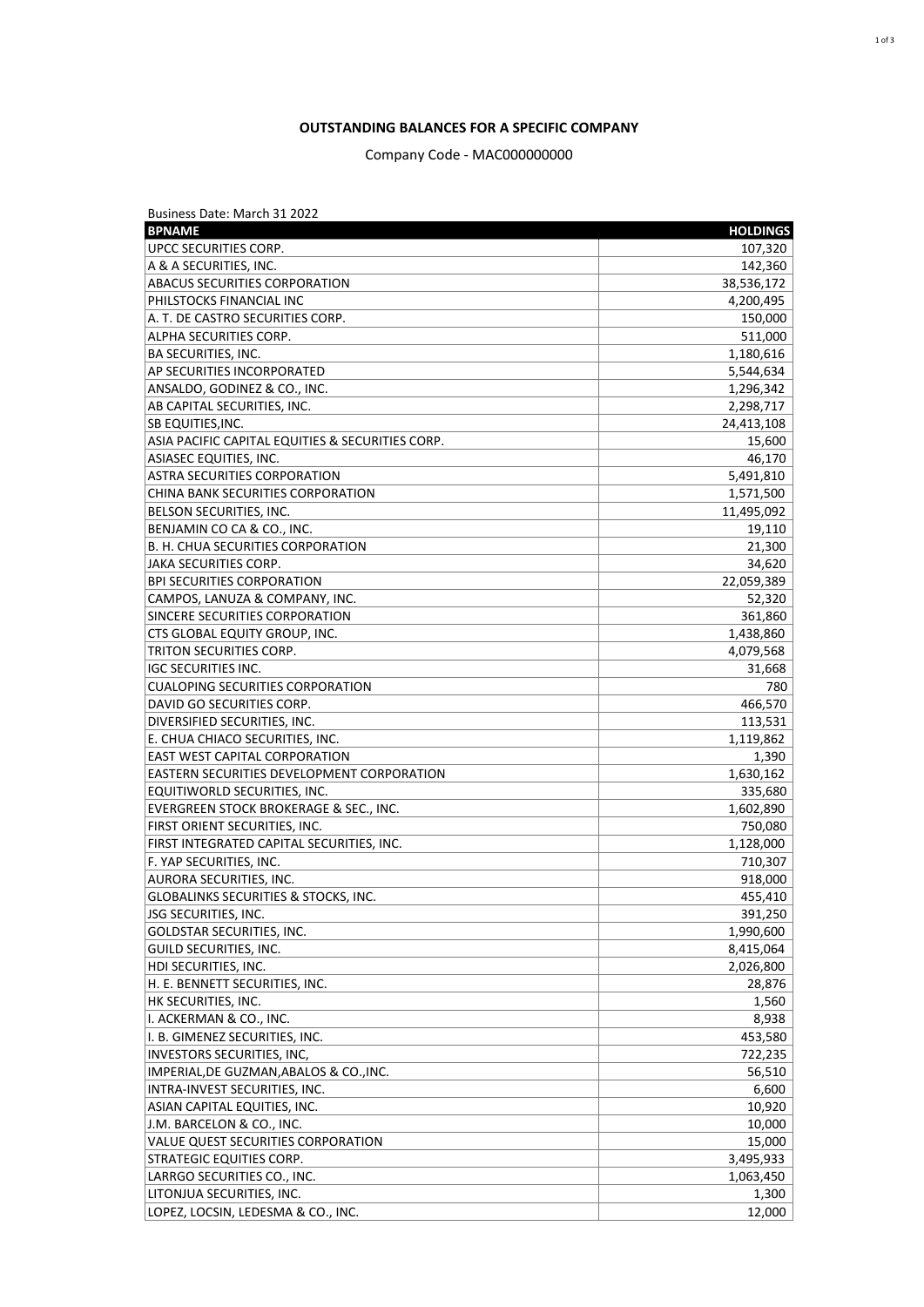| <b>BPNAME</b>                                                                        | <b>HOLDINGS</b>          |
|--------------------------------------------------------------------------------------|--------------------------|
| LUCKY SECURITIES, INC.                                                               | 1,134,380                |
| LUYS SECURITIES COMPANY, INC.                                                        | 61,200                   |
| <b>MANDARIN SECURITIES CORPORATION</b>                                               | 1,404,780                |
| COL Financial Group, Inc.                                                            | 88,122,385               |
| DA MARKET SECURITIES, INC.                                                           | 145,000                  |
| MERCANTILE SECURITIES CORP.                                                          | 31,200                   |
| MERIDIAN SECURITIES, INC.                                                            | 421,860                  |
| MDR SECURITIES, INC.                                                                 | 1,097,260                |
| REGIS PARTNERS, INC.                                                                 | 840                      |
| MOUNT PEAK SECURITIES, INC.                                                          | 8,464                    |
| NEW WORLD SECURITIES CO., INC.                                                       | 183,380                  |
| OPTIMUM SECURITIES CORPORATION                                                       | 144,110                  |
| RCBC SECURITIES, INC.                                                                | 1,711,450                |
| PAN ASIA SECURITIES CORP.                                                            | 9,884,352                |
| PAPA SECURITIES CORPORATION                                                          | 852,504                  |
| MAYBANK ATR KIM ENG SECURITIES, INC.                                                 | 6,970,514                |
| PLATINUM SECURITIES, INC.                                                            | 13,170                   |
| PNB SECURITIES, INC.                                                                 | 3,222,106                |
| PREMIUM SECURITIES, INC.                                                             | 27,460                   |
| SALISBURY BKT SECURITIES CORPORATION<br>QUALITY INVESTMENTS & SECURITIES CORPORATION | 1,338,540                |
|                                                                                      | 1,569,050<br>4,560       |
| R & L INVESTMENTS, INC.                                                              | 4,000                    |
| ALAKOR SECURITIES CORPORATION<br>R. COYIUTO SECURITIES, INC.                         |                          |
| REGINA CAPITAL DEVELOPMENT CORPORATION                                               | 294,657<br>1,207,350     |
| R. NUBLA SECURITIES, INC.                                                            | 2,967,768                |
| AAA SOUTHEAST EQUITIES, INCORPORATED                                                 | 1,316,590                |
| R. S. LIM & CO., INC.                                                                | 162,074                  |
| RTG & COMPANY, INC.                                                                  | 140,052                  |
| S.J. ROXAS & CO., INC.                                                               | 1,249,235                |
| SECURITIES SPECIALISTS, INC.                                                         | 62,861                   |
| FIDELITY SECURITIES, INC.                                                            | 272,420                  |
| SUMMIT SECURITIES, INC.                                                              | 1,019,876                |
| STANDARD SECURITIES CORPORATION                                                      | 490,730                  |
| TANSENGCO & CO., INC.                                                                | 483,986                  |
| THE FIRST RESOURCES MANAGEMENT & SECURITIES CORP.                                    | 1,044,070                |
| TOWER SECURITIES, INC.                                                               | 2,091,816                |
| UCPB SECURITIES, INC.                                                                | 132,460                  |
| UOB KAY HIAN SECURITIES (PHILS.), INC.                                               | 252,000                  |
| VENTURE SECURITIES, INC.                                                             | 26,220                   |
| FIRST METRO SECURITIES BROKERAGE CORP.                                               | 26,064,763               |
| WEALTH SECURITIES, INC.                                                              | 13,936,617               |
| WESTLINK GLOBAL EQUITIES, INC.                                                       | 212,850                  |
| BERNAD SECURITIES, INC.                                                              | 1,548,650                |
| YAO & ZIALCITA, INC.                                                                 | 312,302                  |
| YU & COMPANY, INC.                                                                   | 436,796                  |
| <b>BDO SECURITIES CORPORATION</b>                                                    | 41,177,238               |
| EAGLE EQUITIES, INC.                                                                 | 502,960                  |
| GOLDEN TOWER SECURITIES & HOLDINGS, INC.                                             | 117,022                  |
| SOLAR SECURITIES, INC.                                                               | 2,855,980                |
| G.D. TAN & COMPANY, INC.                                                             | 554,810                  |
| CLSA PHILIPPINES, INC.                                                               | 428                      |
| PHILIPPINE EQUITY PARTNERS, INC.                                                     | 10,152,414               |
| UNICAPITAL SECURITIES INC.                                                           | 2,979,996                |
| SunSecurities, Inc.                                                                  | 3,096,388                |
| ARMSTRONG SECURITIES, INC.                                                           | 17,940                   |
| TIMSON SECURITIES, INC.                                                              | 1,209,628                |
| VC SECURITIES CORPORATION                                                            | 20,000                   |
| CITIBANK N.A.<br>DEUTSCHE BANK MANILA-CLIENTS A/C                                    | 19,693,680<br>39,418,972 |
| DEUTSCHE BANK MANILA-CLIENTS A/C                                                     | 7,170,580                |
| STANDARD CHARTERED BANK                                                              | 12,452,631               |
| THE HONGKONG AND SHANGHAI BANKING CORP. LTD. - CLIENTS' ACCT.                        | 10,248,672               |
|                                                                                      |                          |